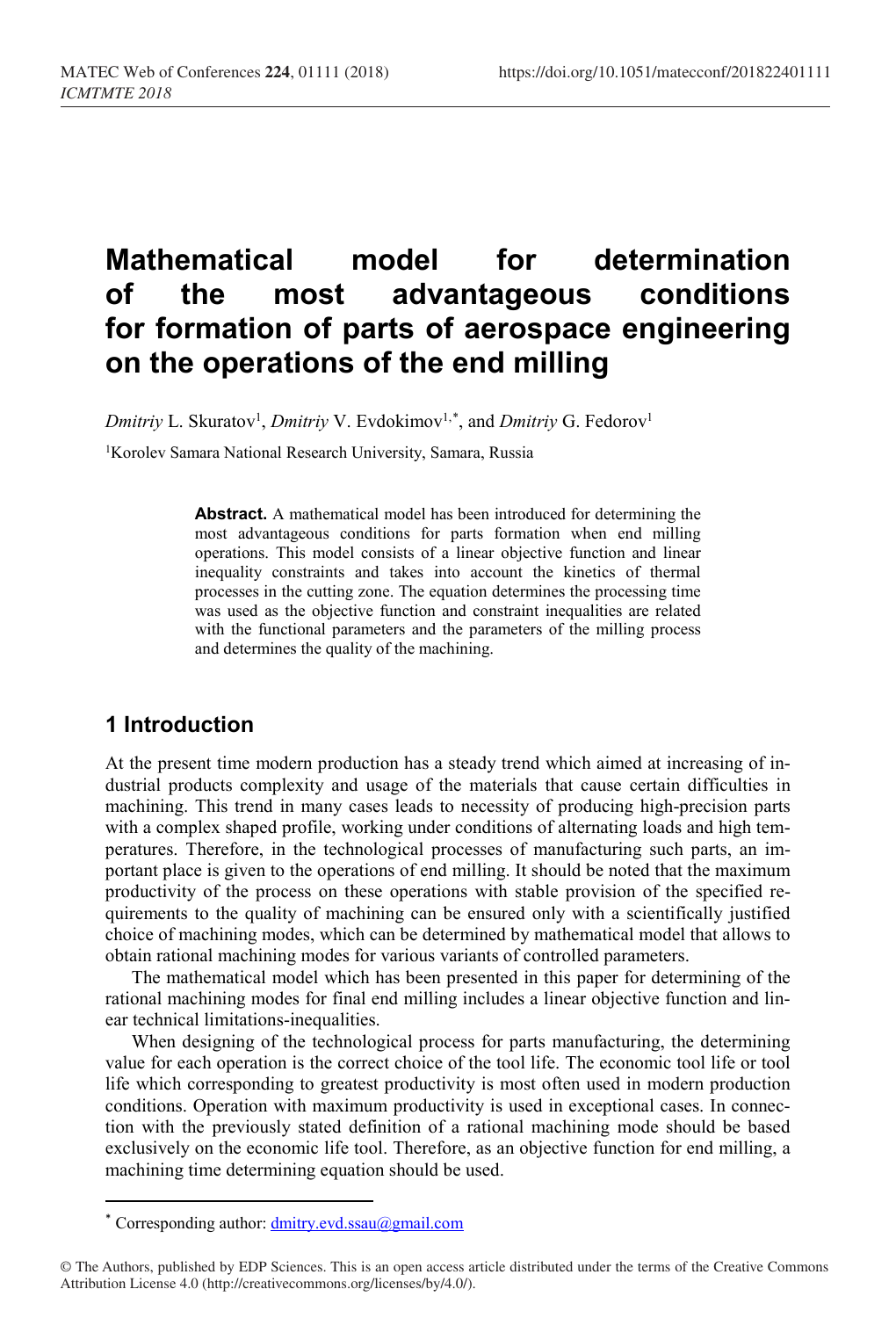## **2 Selection of objective function and technical limitations**

The equation of the objective function applied to the process of single-pass end milling:

$$
f_m = \frac{L}{S_m} = \frac{L}{n_m S_z z},\tag{1}
$$

where  $L$  – total length of the cutter travel relative to the workpiece, mm;  $n_m$  – rotational speed of the mill, rpm;  $S_m$  – feed per minute, mm/min;  $S_z$  – feed per tooth, mm/tooth; *z* – number of mill teeth.

The total length of the cutter travel relative to the workpiece is determined by  $L = l_m + l_1 + l_2$ , where  $l_m$  – distance passed by the mill in the feeding direction, mm;  $l_1$  – the value corresponding to the penetration into the workpiece, mm;  $l_2$  – value corresponding to the overrun of the mill, mm.

The value of penetration into the workpiece during the end milling is defined as [1]:

$$
l_1 = 0.5 D_m \sin \psi ,
$$

where  $D_m$  – diameter of the end mill, mm;  $\psi = \arccos(1 - 2t_m/D_m)$ ;  $t_m$  – milling depth, mm.

#### **2.1 The limitation associated with the cutting properties of the tool (tool life)**

The cutting speed for milling, is calculated based on the condition of full using of the cutting properties of the tool, based on the inequality:  $v \le v_m$  (2).

where  $v$  – cutting speed, m/min;  $v_m$  – maximum permissible cutting speed for a given value of the tool life of the end mill, m/min.

Using the values of v and  $v_m$ , which are calculated from  $v = \frac{\pi D_m n_m}{1000}$  and

 $v_m = \frac{C_{\rm v} D_m^{q_{\rm v}}}{T^m S_z^{y_{\rm v}} t_m^{x_{\rm v}} B^{u_{\rm v}} z^{p_{\rm v}}}$  $m = \frac{1}{T^m S_z^{y_0} t_m^{x_0} B^{u_0} z}$  $C_{\rm D}$ *D m*  $\frac{m}{n}$  into inequality (2) and solving it relatively to  $n_m S_z t_m$  the first

technical limitation has been obtained:

$$
n_m \left(100S_z\right)^{\nu_\text{U}} \left(100t_m\right)^{\nu_\text{U}} \le \frac{318C_\text{U}D_m^{(q_\text{U}-1)}100^{(x_\text{U}+y_\text{U})}}{T^m B_m^{\mu_\text{U}} z^{p_\text{U}}},\tag{3}
$$

where  $T$  – given tool life of the mill, min;  $B_m$  – width of milling, mm.

The values of the coefficient  $C_v$  and indexes  $m$ ,  $x_v$ ,  $y_v$ ,  $q_v$ ,  $u_v$ ,  $p_v$  are given in the reference literature on machining modes, for example, in papers [1, 2]. In inequality (3) and subsequent technical constraints, for convenience of carrying out the calculations, it has been accepted instead of  $S_z \rightarrow 100S_z$  and instead of  $t_m \rightarrow 100 t_m$ , with the corresponding corrections in the right-hand side of the inequalities.

#### **2.2 Limitations related to capacity of the equipment**

The process of workpiece machining on metal cutting machines is possible to realize when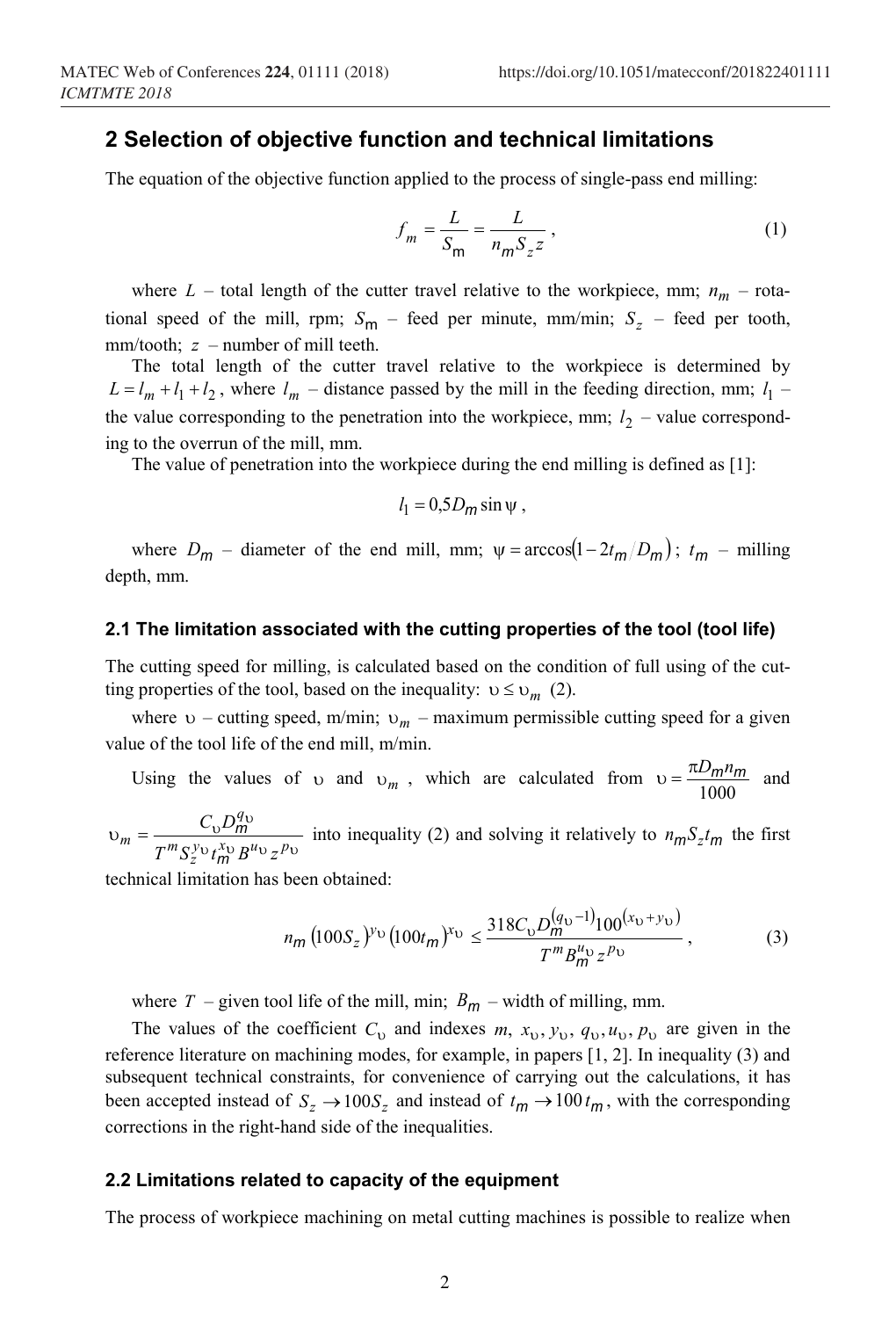the effective cutting power does not exceed the power which are supplied to the spindle of the machine that makes machining. Therefore, for end milling, as well as for the other types of machining, inequality [7] should be fulfilled:

$$
N_{\rm ef} \le 1.2 N_{\rm sp},\tag{4}
$$

where  $N_{\text{ef}}$  is the effective power expended on the cutting process, kW;  $N_{\text{sn}}$  – power which are supplied to the spindle of the machine, kW.

The second technical constraint becomes:

$$
n_m^{ZN} \left(100S_z\right)^{\gamma_N} \left(100t_m\right)^{x_N} \le \frac{1,2N_{\text{en}}\eta 100^{\left(x_N + y_N\right)}}{C_N 10^{-5} D_m^{q_N} B_m z k_{N1} k_{N2}},\tag{6}
$$

where  $N_{en}$  – power of the electric motor of the mechanism of the main movement of the machine or motor-spindle, kW;  $\eta$  – efficiency of the kinematic chain of the main movement mechanism or motor-spindle. Values of  $C_N$  coefficient and indexes  $x_N$ ,  $y_N$ ,  $q_N$ ,  $z_N$  for different machining conditions are given in [1, 2, 4].

Generalized constraint that takes into account the grade of machined and tool materials, the rigidity of the technological system, the roughness and the shape of the machined surfaces. When end milling process of different material groups, the feed per tooth should not exceed the value determined from the inequality:

$$
S_z \le \frac{C_S D_m^{qS} k_{S1} k_{S2} k_{S3} k_{S4}}{t^{x} S B_m^{u_s}},
$$
\n(7)

where  $C_S$  – a constant coefficient for these cutting conditions, depending on the physical and mechanical properties and structure of the machined material and the material of the cutting part of the mill;  $k_{S1}$  – a coefficient that takes into account the rigidity of the technological system;  $k_{S2}$  – a coefficient that takes into account the grade of instrumental material;  $k_{S3}$  – coefficient that takes into account the roughness of the machined surface;  $k_{S4}$  – coefficient that takes into account the shape of the machined surface.

After solving (7) relative to  $S_z$ ,  $t_m$  the third technical constraint becomes:

$$
(100S_z)(100t_m)^{x_S} \le \frac{C_S D_m^{qS} (100)^{(1+x_S)} k_{S1} k_{S2} k_{S3} k_{S4}}{B_m^{uS}}.
$$
\n(8)

The values of  $C_S$  coefficient and indexes  $x_S$ ,  $q_S$ ,  $u_S$  for various end milling conditions are presented in paper [1].

### **2.3 The limitation arisen in connection with the average contact temperature of cutting during milling**

During machining, it is necessary to ensure conditions under which temperature in contact zone between mill and workpiece does not exceed the critical values. It is presented in:

$$
\theta \leq \theta_{\text{cr}}\,,\tag{9}
$$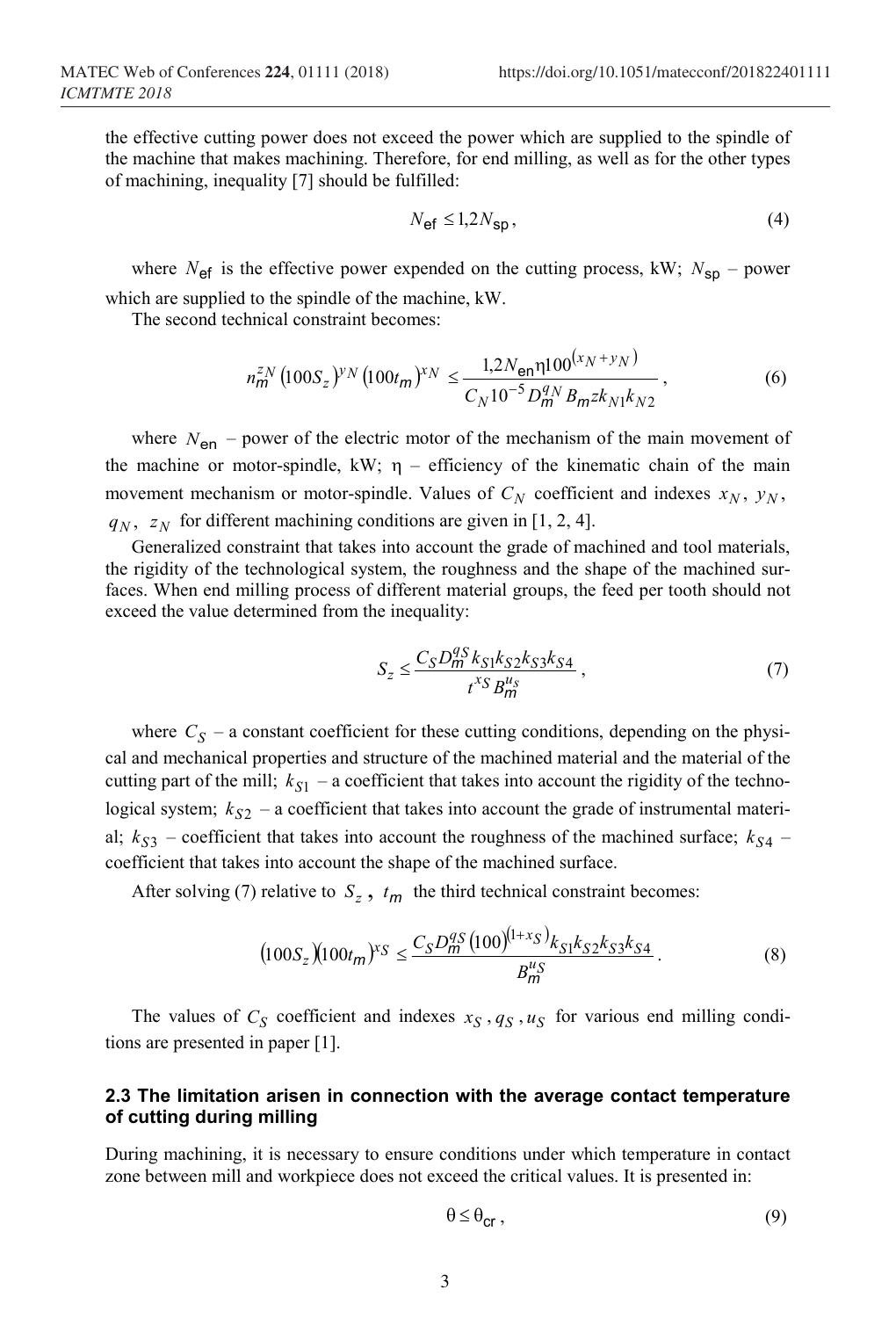where  $\theta$  – average contact temperature in the cutting zone, °C;  $\theta_{cr}$  – critical temperature in the cutting zone, °С.

The temperature in the cutting zone during end milling of workpieces can be determined by an empirical dependence:

$$
\theta = C_{\theta} v^{z_{\theta}} S_{z}^{y_{\theta}} B_{m}^{u_{\theta}} \left( \frac{t_{m}}{D_{m}} \right)^{x_{\theta}}, \qquad (10)
$$

where  $C_{\theta}$  is the coefficient which determines the influence of machining conditions on the temperature in the cutting zone during end milling;  $x_{\theta}$ ,  $u_{\theta}$ ,  $y_{\theta}$ ,  $z_{\theta}$  – the indexes characterizing the magnitude of the  $t_m$ ,  $B_m$ ,  $S_z$  and  $\upsilon$  influence, respectively, on the magnitude of the cutting temperature [2].

If transfer the empirical relationship (10) and the formula for determining the cutting speed for milling into the inequality (9) and then solve it relative to  $n_m S_z t_m$ , the fourth technical constraint will have been obtained:

$$
n_{\mathsf{m}}^{z_{\Theta}}(100S_z)^{\gamma_{\Theta}}(100t_{\mathsf{m}})^{x_{\Theta}} \leq \frac{318^{z_{\Theta}} \cdot 100^{(x_{\Theta} + \gamma_{\Theta})} \theta_{\mathsf{cr}}}{C_{\Theta} D_{\mathsf{m}}^{(z_{\Theta} - x_{\Theta})} B_{\mathsf{m}}^{u_{\Theta}}}.
$$
(11)

#### **2.4 Limitation related to the kinematic capabilities of equipment used for end milling**

When forming the workpiece, rotation frequency of the end mill, installed in the spindle or the motor-spindle of the machine and the minute feed of the machine table must be limited: fifth and sixth technical constraints:

$$
n_{\mathsf{m}} \ge n_{\mathsf{sp}\,\mathsf{min}}\,,\tag{12}
$$

where  $n_{CT,min}$  – minimum rotation frequency of the spindle (motor-spindle) of the machine, rpm;

$$
n_{\rm m} \le n_{\rm sp \, max} \,, \tag{13}
$$

where  $n_{SD,max}$  – maximum rotation frequency of the spindle of the machine, rpm;

- the seventh technical constraint:  $S_m \geq S_{m. t \text{ min}}$ ,

where  $S_{\rm m}$  *t*  $m$ *in* – minimum minute feed of the machine table, mm/min. Considering that  $S_m = n_m S_z z$ , in the final form, the seventh technical constraint can be presented in the following form:

$$
n_m\left(100S_z\right) \ge \frac{100S_{\text{m.}t\min}}{z};\tag{14}
$$

- the eighth technical constraint  $S_m \leq S_{m. t \, max}$ ;

$$
n_m(100S_z) \le \frac{100S_m \cdot t \max}{z},\tag{15}
$$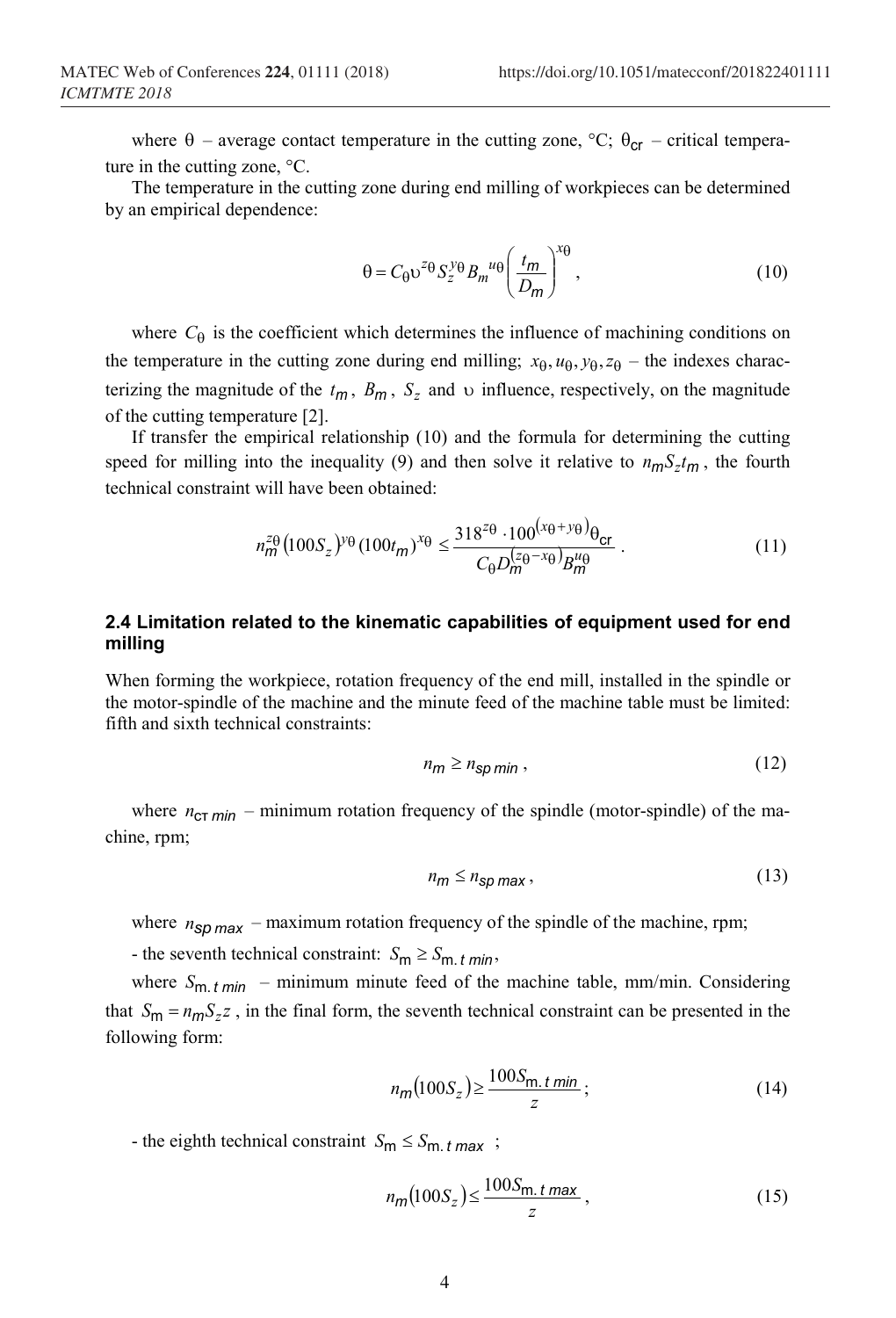where  $S_{m. t \, max}$  – maximum minute feed of the machine table, mm/min.

#### **2.5 Limitations associated with the depth of cut during milling**

In the case of end milling, the cutting depth  $t_m$  can not be less than a certain value for each tool and machined material –  $t_{m,min}$ . On the other hand, the cutting depth can not be greater than  $t_{m,max}$ , which is equal to the diameter of the end mill. Then the technical constraints related to the depth of cutting can be presented as:

- $-$  the ninth technical constraint:  $100t_m \ge 100t_m$  *min*; (16)
- $-$  the tenth technical constraint:  $100t_m \le 100t_m$  max  $\cdot$  (17)

## **2.6 Limitations associated with the results of study of the thermal processes kinetics during cutting**

At the rate constant value of coolant supply to the cutting zone, the technical limitations allowing to take into account the kinetics of thermal processes in the machined zone are based on the use of diagrams linking the metastable material state diagrams with the cutting speed [8]:

$$
v \ge v_{\text{al.min}} \tag{18}
$$

and 
$$
\upsilon \leq \upsilon_{\text{al.max}}
$$
 (19)

where  $v_{\text{al,max}}$  is the minimum allowed cutting speed, m/min;  $v_{\text{al,max}}$  – the maximum allowed cutting speed.

Solving inequalities (18) and (19) relatively to  $n_m$ , having previously presented  $\upsilon$  in

them how  $v = \frac{\pi D_m n_m}{1000}$  to obtain the eleventh and twelfth technical constraints:

$$
n_m \ge \frac{1000 \text{V}_{\text{al}} \cdot \text{min}}{\pi D_m} \tag{20}
$$

and 
$$
n_m \le \frac{1000 \text{v}_{\text{al.max}}}{\pi D_m}
$$
 (21)

## **3 Mathematical model**

The inequalities which were obtained earlier and connect the technical constraints with the elements of the cutting mode for milling, and the objective function were transformed to linear inequality constraints and a linear objective function: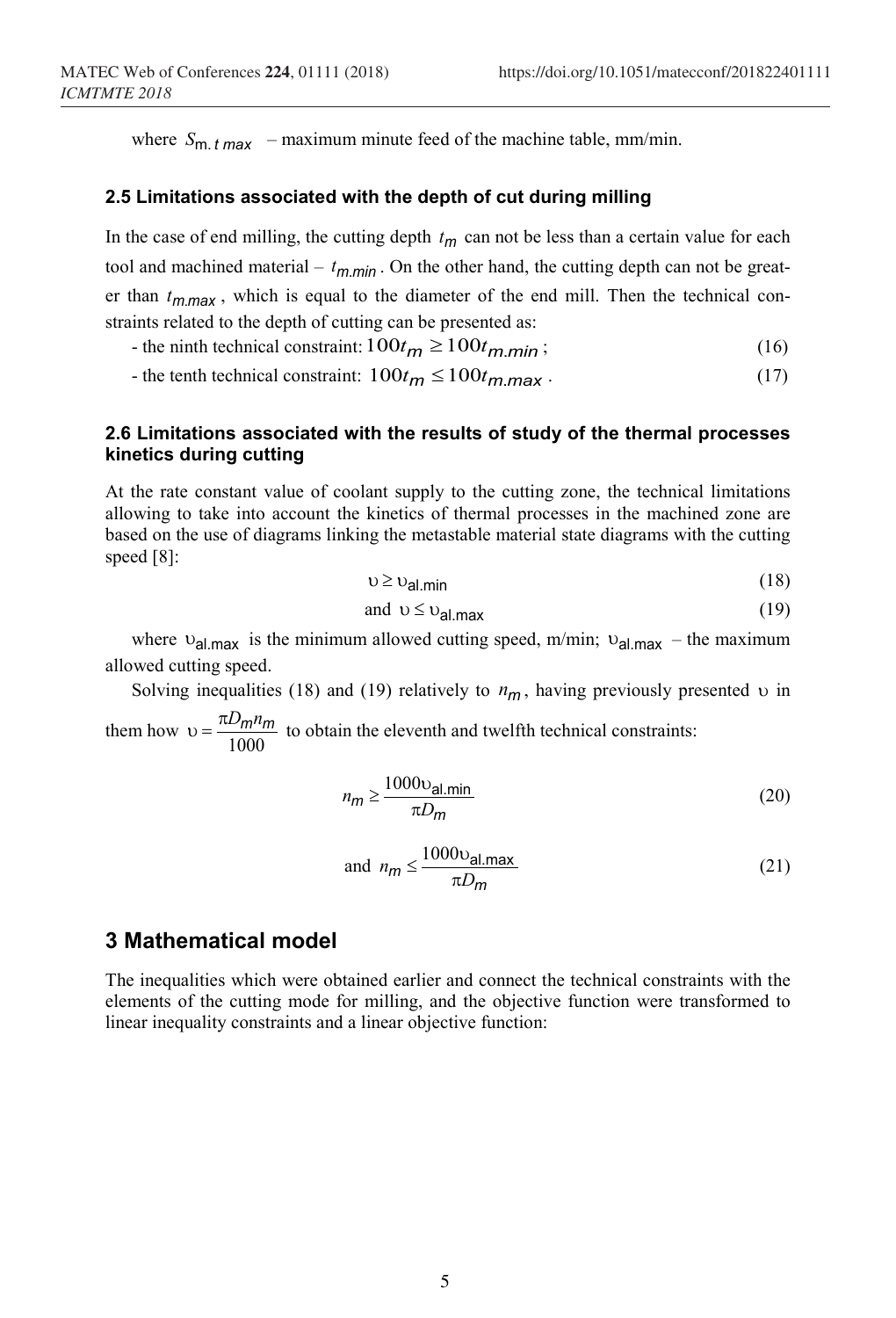$$
\begin{cases}\n x_1 + y_0 x_2 + x_0 x_3 \le b_1; \\
 z_1 x_1 + y_1 x_2 + x_1 x_3 \le b_2; \\
 x_2 + x_3 x_3 \le b_3; \\
 z_0 x_1 + y_0 x_2 + x_0 x_3 \le b_4 \\
 x_1 \ge b_5; \\
 x_1 \le b_6; \\
 x_1 + x_2 \ge b_7; \\
 x_1 + x_2 \le b_8; \\
 x_3 \ge b_9; \\
 x_3 \le b_{10}; \\
 x_1 \ge b_{11}; \\
 x_1 \le b_{12}.\n\end{cases}
$$
\n(22)

$$
f_0 = c_0 - x_1 - x_2
$$

where 
$$
x_1 = \ln n_m
$$
;  $x_2 = \ln(100S_z)$ ;  $x_3 = \ln(100 t_m)$ ;  $b_1 = \ln \frac{318C_v D_m^{(q_v-1)} 100^{(x_v+y_v)}}{T^m B_m^{u_v} z^{p_v}}$ ;  
\n $b_2 = \ln \frac{1,2N_{sp} \eta 100^{(x_N+y_N)}}{C_N 10^{-5} D_m^{q_N} B_m z k_{N1} k_{N2}}$ ;  
\n $b_3 = \ln \frac{C_S D_m^{q_S} (100)^{(1+x_S)} k_{S1} k_{S2} k_{S3} k_{S4}}{B_m^{u_S}}$ ;  
\n $b_4 = \ln \frac{318^{z_0} 100^{(x_0+y_0)} \theta_{cr}}{C_0 D_m^{(z_0-x_0)} B_m^{u_0}}$ ;  $b_5 = \ln n_{sp min}$ ;  $b_6 = \ln n_{sp max}$ ;  $b_7 = \ln \frac{100S_m \cdot t \cdot \min}{z}$ ;  
\n $b_8 = \ln \frac{100S_m \cdot t \cdot \max}{z}$ ;  $b_9 = \ln(100t_{m,min})$ ;  $b_{10} = \ln(100t_{m,max})$ ;  $b_{11} = \ln \frac{1000v_{al,min}}{\pi D_m}$ ;  
\n $b_{12} = \ln \frac{1000v_{al,max}}{\pi D_m}$ ;  $f_0 = \ln f_m$ ;  $c_0 = \ln A = \ln \left(\frac{100L}{z}\right)$ .

The resulting system of linear constraint inequalities (22) and the linear function  $f_0$  are a mathematical model for determining rational machining conditions for the shaping of workpieces by end mills at finishing operations.

The solution of the problem can be simplified by reducing the linear system (22). To carry out mathematical transformations, it is necessary to state  $x_1$  from the constraintinequality associated with the cutting properties of the tool, which are largely determined by its tool life:

$$
x_1 = b_1 - y_0 x_2 - x_0 x_3
$$

then substitute its value in all other inequalities of system (22). When milling, the constraint which is associated with the cutting properties of the tool is one of the main constraints. As a result, we will get a new system containing two unknowns  $x_2$  and  $x_3$ :